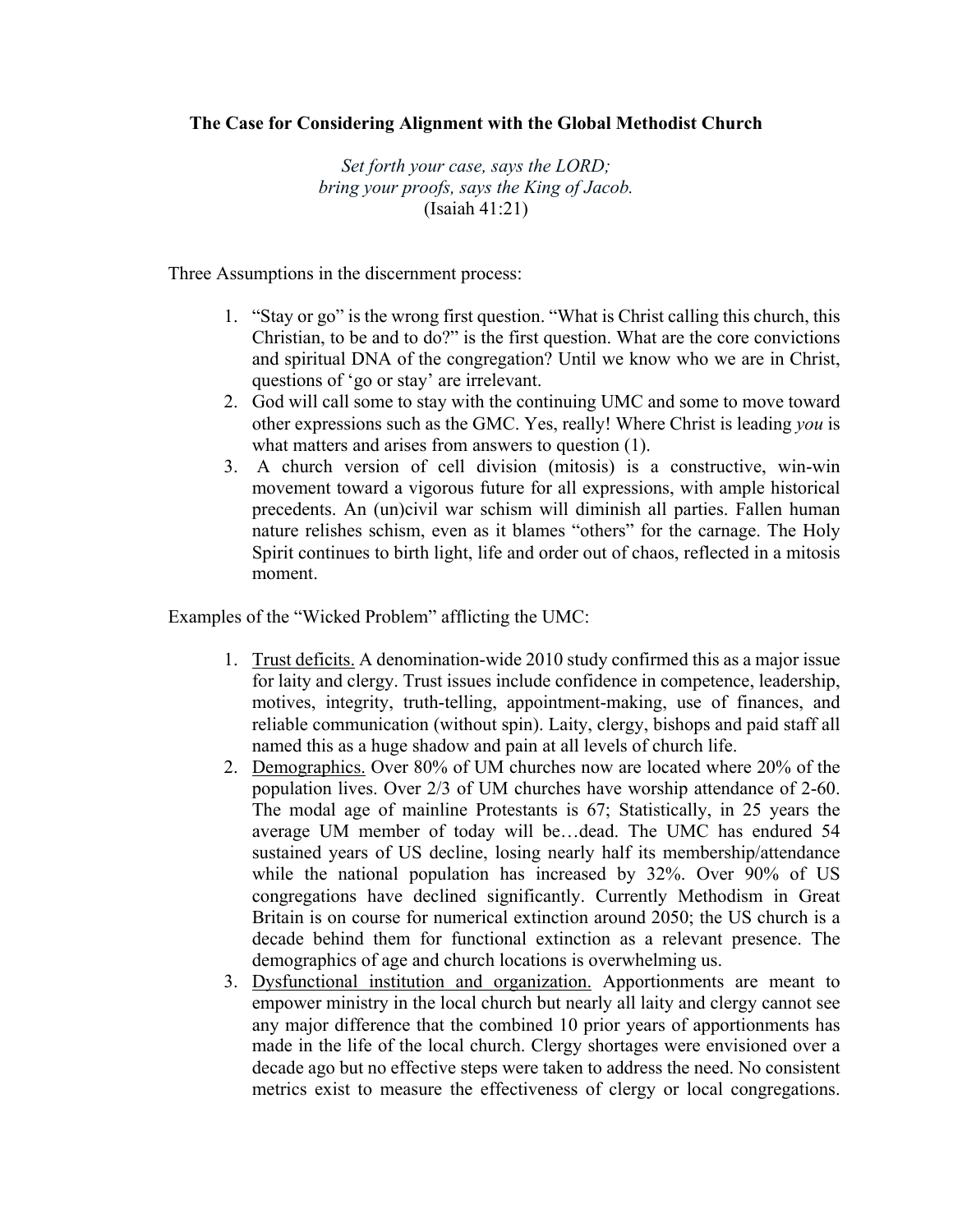Retired clergy (in Ill Great Rivers Conference, as an example) comprise 400 of 600 total clergy) and all can vote for General Conference clergy delegates. The .5% of conference membership who are clergy get 50% of the delegates, giving clergy an unfair say in general church life.

- 4. Theology. Under the blanket of "interpretation" the church affirms wildly inconsistent definitions of God, Christ, scripture, salvation or marriage, with all using the same technical words but "interpreting" each term in ways reflecting biblical schizophrenia or theological dysphoria, i.e., the stuff doesn't add up in simple language. For example, to those who say the nature of Christian marriage is not a big deal doctrine and can be defined to mean different things provided it includes the number "2" … convince your spouse marriage is not that big a deal!
- 5. Denial. We are becoming a religious version of Sears, the once-dominant retailer where denial of problems by leadership led to its slow collapse. Consider Council of Bishops' statements for blissful statements that downplay, ignore or deny the profound level of our challenge while circling the institutional wagons to protect the *status quo* with "Better together" words.

How the Global Methodist Church can make a difference:

- 1. The creation of the GMC will force the UMC into profound and necessary changes consistently resisted for the previous 50 years, giving the world a better, more diverse and clearer Wesleyan Christian witness.
- 2. The GMC will push the re-set button on clergy preparation and appointment, significantly reduced infrastructure/bureaucracy, refined focus on a few major emphases (such as evangelism), trusting local churches in using their resources for missions local and overseas that connect, actively partnering with local churches in appointments in ways impossible under the existing system.
- 3. The GMC will embody the spirit of vigorous early Methodism in the loving support and accountability of class meeting/small groups required of all members. Lived in grace, it will empower true discipleship to replace the numbers of membership often entirely disconnected from discipleship.
- 4. The GMC will encourage local church support for institutions, whether in missions or education. The days of sending money to schools that are essentially secular and devoid of any clear identity as a Christian or Methodist college/university beyond ancient history, will end. Support for actively Christian students in a variety of school settings would increase.
- 5. The GMC will not stack up millions of unused dollars intended for church starts and renewal but will actively seek to plant new faith communities in settings where the 80% of the US population lives, a priority shared with every growing Christian faith group in the US.

Challenges and temptations in moving toward the GMC